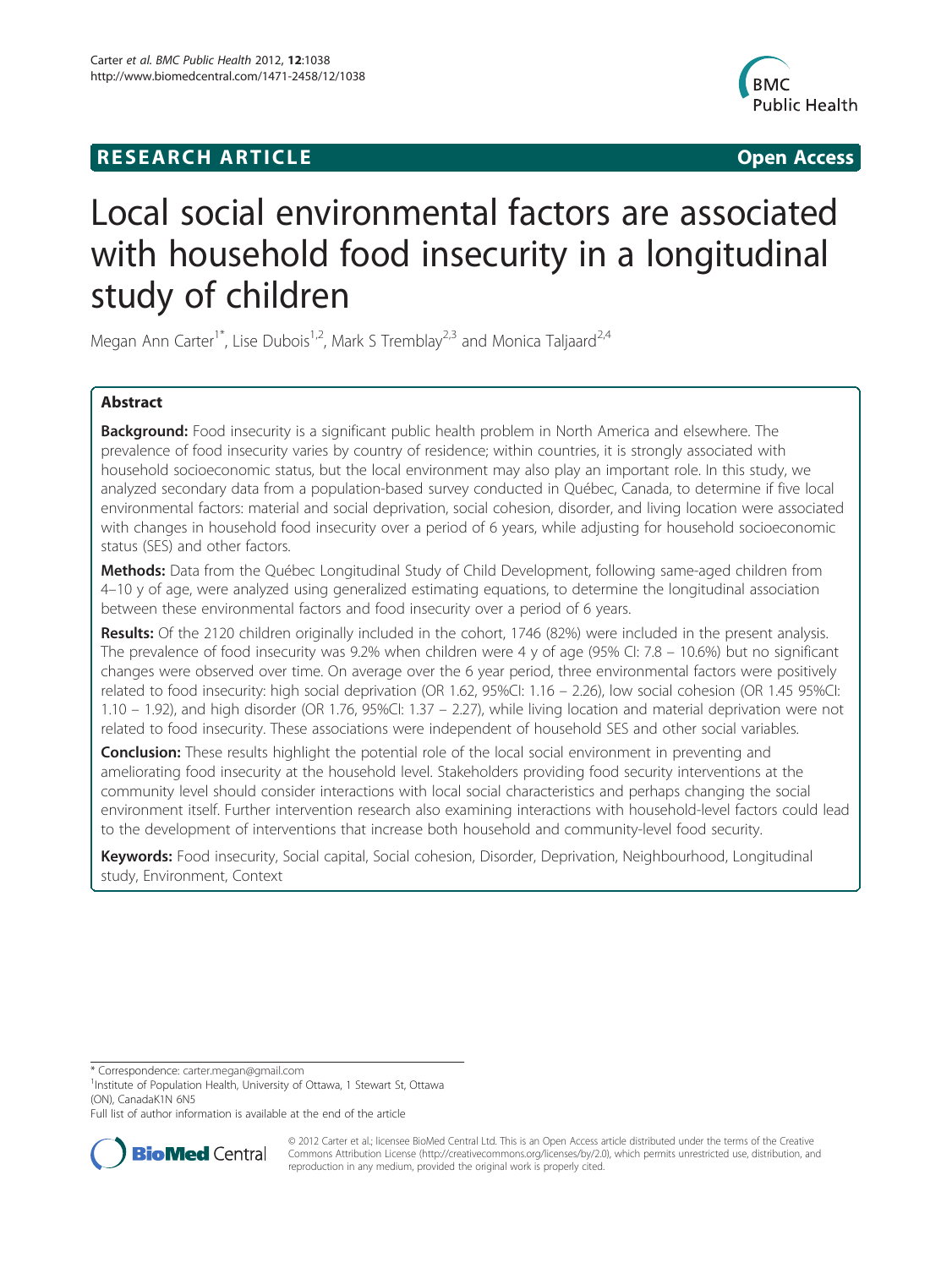# Background

In high income countries, health problems associated with positive caloric balance are common. What is less well known is that a portion of residents in these countries do not reap the benefits of prosperity; some residents do not always get enough to eat and are therefore considered food insecure. Food insecurity exists when there is limited or uncertain access to nutritionally adequate and safe foods or limited or uncertain ability to acquire acceptable foods in socially acceptable ways [\[1](#page-8-0)]. It is linked to lack of financial resources and is composed of several dimensions, including the quality and quantity of foods, anxiety about having enough to eat, and negative impacts on social interactions [[2\]](#page-8-0). In 2007– 2008, almost one million (7.7%) Canadian households were food insecure [[3\]](#page-8-0). This is in contrast to the US, where 14.5% of American households in 2010 were food insecure [[4\]](#page-8-0).

Aside from being ethically unacceptable, the occurrence of food insecurity in developed countries has been linked to a number of health conditions, such as developmental problems in children [\[5,6](#page-8-0)], and depression among adults [[7,8\]](#page-8-0). Other health correlates include obesity [[9\]](#page-8-0), cardiovascular disease risk factors [\[10\]](#page-8-0), and delaying health care [\[11](#page-9-0)].

Food insecurity is strongly related to household income level [\[12-14](#page-9-0)], although not all households living in poverty are food insecure [\[14](#page-9-0)]. Children may be especially vulnerable as the prevalence of food insecurity tends to be higher in households with children compared to households without children [\[3,4](#page-8-0)]. Other individual-level factors found to relate to food insecurity after adjustment for income level include single-parent family status, minority-status [\[15\]](#page-9-0), and smoking status of household members [[16](#page-9-0)].

Individual-level attributes, however, do not tell the whole story. It is also well-known that macro sociopolitical factors play a key role in the existence of food insecurity. For instance, at a global level, the degree of human development of countries is tightly linked to food insecurity, hunger, and undernourishment [[17](#page-9-0)]. Active public policies to decrease poverty are seen as major ways to ensure food security for all [[13,15\]](#page-9-0); thus, even among developed countries, the prevalence of food insecurity varies [\[18\]](#page-9-0). One study has even found US state-level characteristics such as low average wages, high rental housing costs, and residential instability, to be significantly related to food insecurity [[19\]](#page-9-0).

Consistent with a social-ecological theory of health that considers multiple levels of influence, it is less clear whether more local levels of social organization could influence the food security status of local residents. Characteristics of the community food system such as availability of food stores, food availability in schools and workplaces, and local policies, coupled with individual and collective social factors, may affect food availability and accessibility for households living in a particular area [[20](#page-9-0)]. Understanding how these factors relate to food insecurity could inform approaches to sustainable food system reforms that could help to combat this public health concern.

Of interest in this study are variables that capture aspects of the physical and social environments of local places. These include material disadvantage, social capital (including social cohesion and social deprivation), disorder, and living location. The following paragraphs describe how these may be relevant for promoting or preventing individual or household food insecurity.

Disadvantaged areas may have fewer healthy food services and resources, such as supermarkets or large grocery stores, compared to more affluent areas. The existence of these areas, often called food deserts, has been documented in the US, but is more controversial in other developed countries [[21\]](#page-9-0). Even if disparities in food access do not exist, food stores available in disadvantaged areas may sell foods of lower quality [\[22](#page-9-0)], prices may be higher or lower depending on the type of food store and type of food, and discount shops or convenience stores selling unhealthy foods may be more accessible in more deprived areas [[23,24\]](#page-9-0).

In place-based research, social capital is thought of as a group-level attribute, but does not have a consistent definition [\[25\]](#page-9-0). In broad terms it identifies the richness of social connections, trust, shared norms, and reciprocity among residents living within an area [\[26](#page-9-0)]. High social capital may allow residents to obtain food from neighbours or other institutions more easily in times of need, and mobilize for collective action to address food insecurity issues. Additionally, neighbourhood disorder, sometimes resulting from a break-down in the social structure of the area, may dissuade food service establishments, and other institutional supports from locating in particular areas, and fear may prevent residents from accessing nearby food resources [\[27](#page-9-0)]. High disorder may itself also negatively impact social capital.

The degree of development in an area, in terms of living location or urban/rural status, may also help to explain food insecurity. Fewer services and resources are available in rural areas [[23](#page-9-0),[28](#page-9-0)], and the quality of foods may vary depending on the location of stores [\[22](#page-9-0)]. Growth in supermarket size and food system innovations have enabled prices to decrease and quality to increase [[29](#page-9-0)]. Because large tracks of land are needed, these stores are increasingly relocating from urban to suburban areas [\[29\]](#page-9-0), which may impact negatively on food availability and access for disadvantaged urban dwellers.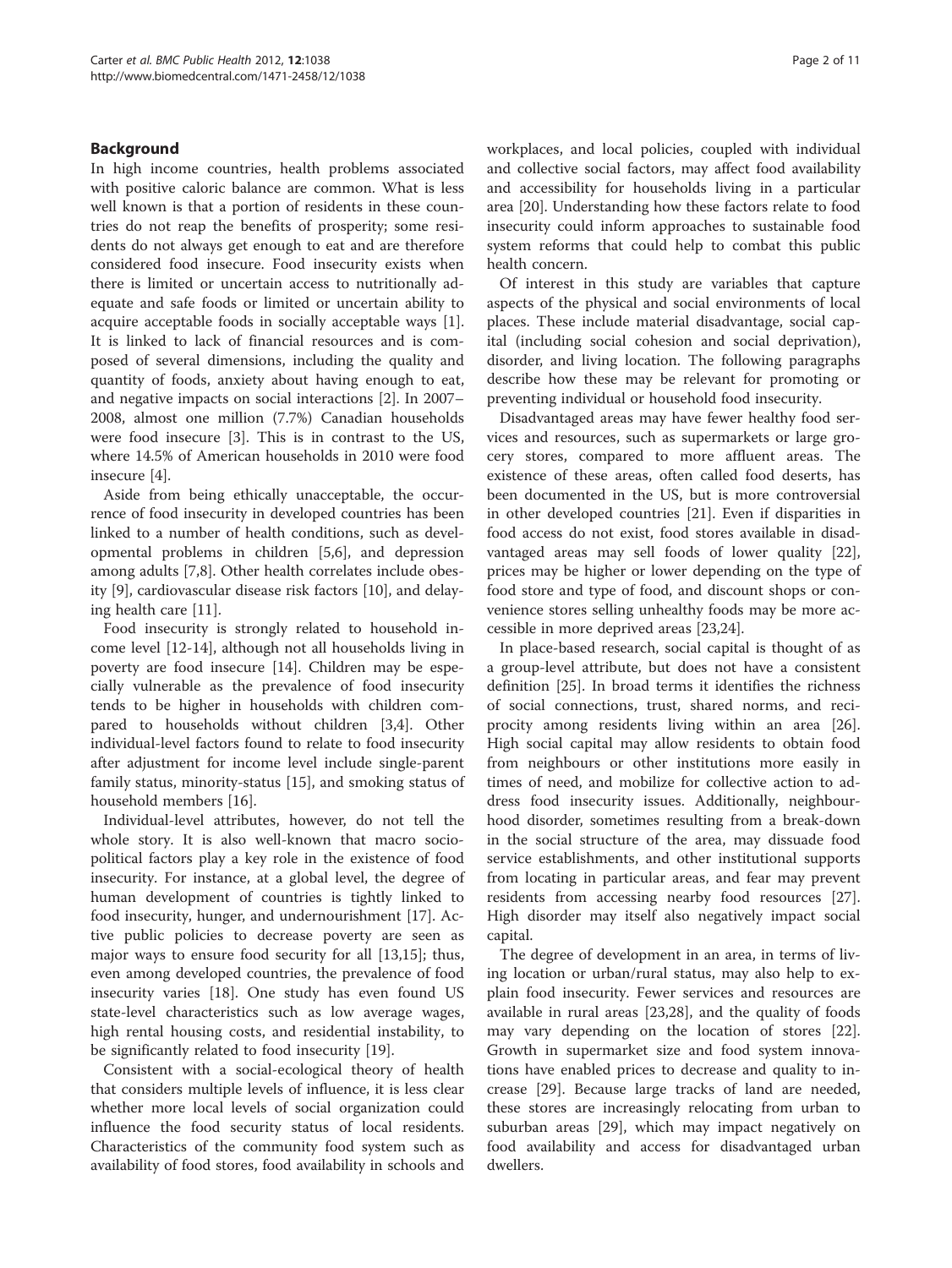The literature examining area disadvantage, measures of social capital, disorder or living location in relation to individual or household food insecurity is sparse and has been conducted, for the most part, in the US. In general, these studies have relied exclusively on cross-sectional data, with many concentrating on low income or ethnic subgroups, making it difficult to compare to the rest of the population. Among these studies, food insecurity has been variously measured. Examples include use of the 18-item United States Department of Agriculture (USDA) Food Security Survey Module (FSSM), the shorter 6-item FSSM version, different items from the Radimer/Cornell and Community Childhood Hunger Identification Project (CCHIP) instruments, and the US food insufficiency question.

Perhaps due to a focus on low income populations by many of these studies, few have examined material disadvantage specifically. None, to our knowledge, have examined neighbourhood disorder. Some studies examining measures of collective efficacy or other measures of neighbourhood social capital have found an inverse relationship between social capital and food insecurity [[30-33](#page-9-0)], although, others have uncovered null results [[34-37](#page-9-0)]. Associations for living location have been more consistent, with findings pointing towards a protective effect of rural living [[19](#page-9-0),[36](#page-9-0),[38](#page-9-0)-[42\]](#page-9-0). There have been, on the other hand, studies that have had opposite [\[31](#page-9-0)] or null findings [\[30,43,44\]](#page-9-0).

More robust studies are needed that account for changes in variables over time, as are studies adjusting for potential confounding effects of area disadvantage. Associations may also be different in different country or community contexts (e.g. US versus other countries), and state/provincial/regional or nationally representative samples may reduce bias and increase power to detect significant differences compared to low-income, convenience samples drawn from particular counties or cities/towns.

The purpose of this study, therefore, was to analyze data from a representative longitudinal study of children living in the province of Québec (Canada), in order to determine if material deprivation, social deprivation, social cohesion, disorder, and living location were associated with changes in the prevalence of food insecurity over time. Hypotheses were that low social cohesion, high disorder, and high material/social deprivation would each increase the likelihood of food insecurity, even after accounting for household socioeconomic status (SES) and other potentially important explanatory factors. Even though some previous studies have found rural living to be negatively associated with food insecurity, it was hypothesized that rural living would be positively associated, given than another study conducted in Québec uncovered disparities in food access by location of residence, with less access for residents in rural areas [[23\]](#page-9-0).

# **Methods**

This study was a secondary data analysis based on the Québec Longitudinal Study of Child Development (QLCSD). The QLSCD is an ongoing cohort study conducted by the Provincial Government of Québec to determine important factors operating early in life that may influence the health and development of young children born and raised in Québec [[45\]](#page-9-0). Cohort children have been participating since 1997–1998 when they were five months of age, and are representative of same aged children in the Québec population.

In the QLSCD, a stratified, three-stage random sampling strategy was used to select children for inclusion [[45\]](#page-9-0). Strata were based on geography (regions and degree of remoteness) and on birthrate. The 1997–1998 Québec Birth Registry was used as the sampling frame. Sampling occurred throughout the year to minimize the effect of seasonality. Twins, children with major diseases at birth, and those living on remote Native lands and reserves were excluded [\[45\]](#page-9-0).

The original sample at the first data collection cycle contained 2223 children, representing a response rate of 83%; 2120 children were retained for the longitudinal portion of the study [[45\]](#page-9-0). Data were collected by trained interviewers every 12 months starting at approximately five months of age. By age four, timing of data collection changed to coincide with the school year and continued to occur once a year until age eight, after which it occurred every other year, in order to minimize respondent burden [[46\]](#page-9-0). Data were largely collected through computer-assisted personal interviewing in the child's home, although some information, like food insecurity, was captured via mother self-completed questionnaire [[45\]](#page-9-0). To date, 14 cycles of data are available (five months to 13 y of age). The present study uses data primarily from four, eight, and 10 y of age.

The QLSCD received ethics approval from an ethics board of the Québec Provincial Government [\[47\]](#page-9-0). Approval for the present data analysis was given by the University of Ottawa Research Ethics Board.

# Dependent variable – food insecurity

Food insecurity was measured three times, when children were approximately four, eight, and 10 y of age. It was based on three questions, adapted from the Radimer/Cornell hunger and food insecurity measure, which the mother answered as part of a larger selfcompleted questionnaire [[48](#page-9-0)]. It has been used in other province-wide surveys and has been validated as part of a previous study [\[49,50](#page-9-0)].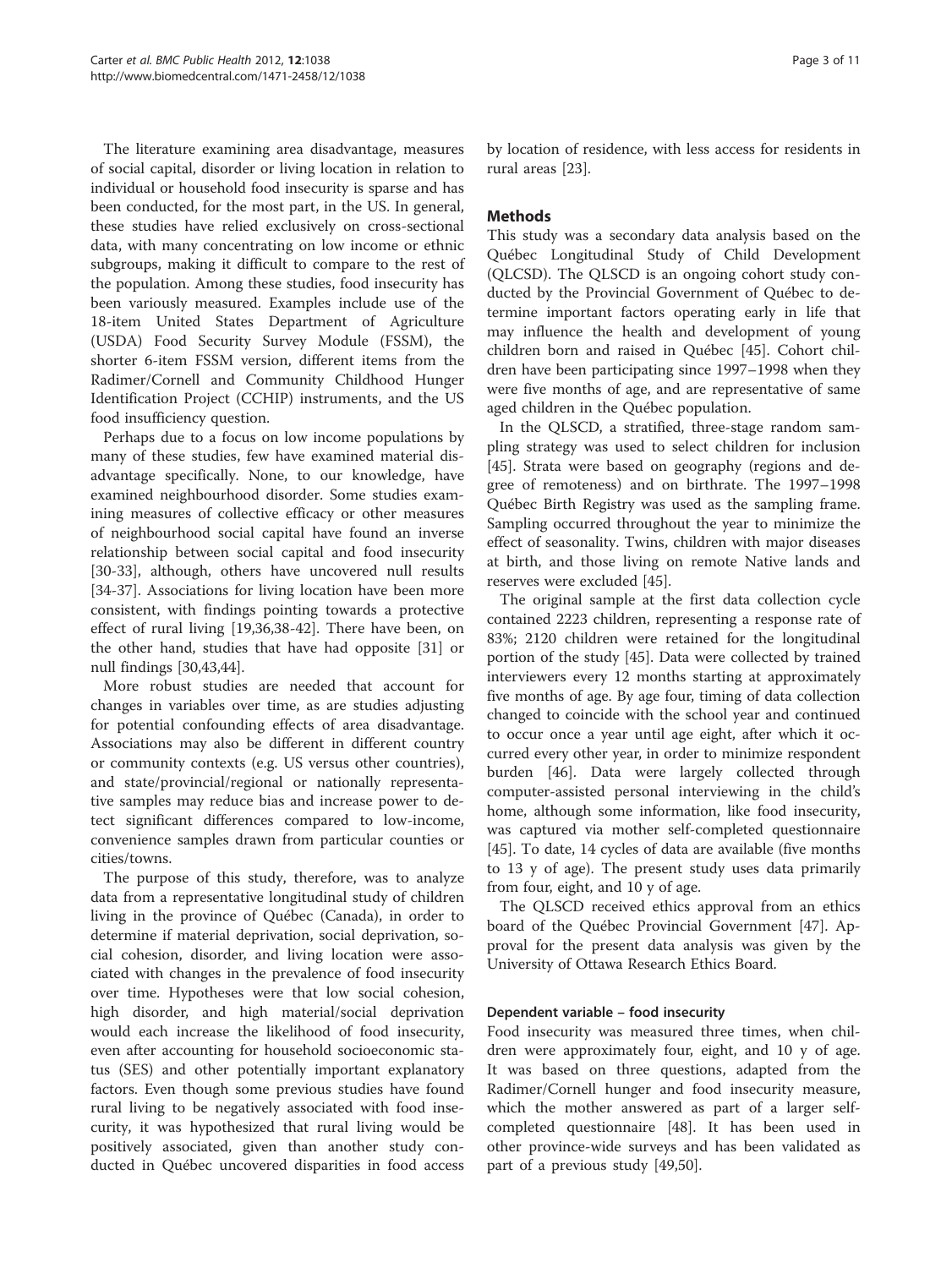The first two questions of the measure assess food insecurity at the household level by focusing on its qualitative and quantitative aspects ("We eat the same things several days in a row because we only have a few different kinds of food on hand, and don't have enough money to buy more", and "We eat less than we should because we don't have enough money for food"). The third question assesses the qualitative component of food insecurity at the child level ("We can't provide balanced meals for our children because we can't afford it financially"). Response options for all three questions include: "often true", "sometimes true", and "never true". Children were considered to be living in a food insecure household if the mother answered "sometimes" or "often true" to any of the three questions. Categorizing food insecurity based on any affirmative response (sometimes or often) is consistent with previous research [\[51](#page-9-0)]. Responses were considered missing at any one data collection cycle if the mother did not answer any of the three questions.

# Explanatory variables of interest – place factors

Five variables measured in the QLSCD captured aspects of place that may be related to food insecurity. These are the main independent variables of interest in this study and are discussed in more detail below. All original variables were previously derived by the Institut de la statistique du Québec (ISQ) or affiliated statisticians. Raw area information, such as postal codes, was not available for analyses.

# Area-level deprivation

Pampalon and colleagues have developed an index to measure area-level deprivation, originally to aid in health and social services planning in Québec [\[52,53\]](#page-9-0). The index is largely based on the work of Peter Townsend. In the QLSCD, the ISQ collected postal codes from participating children at five months of age (first data collection cycle) and then linked these to 1996 census data describing enumeration areas. Using principal components analysis, six census indicators were used to derive the two main dimensions: material and social deprivation. The following paragraph describes the indicators making up each dimension that were derived in the first data collection cycle.

Using principal components analysis, material deprivation factor scores were calculated from the proportion of persons  $\geq 15$  y of age that had no high-school diploma, the employment/population ratio of people  $\geq$ 15 y of age, and average income of residents  $\geq$  15 y of age living in the census enumeration area. This dimension assesses the ability of area residents to obtain the goods and services that are a part of everyday life. Social deprivation, on the other hand, assesses the strength of

family social ties within an area. Factor scores were calculated from the indicators: proportion of persons  $\geq 15$  y of age that were separated, divorced or widowed, proportion of people  $\geq 15$  y of age that lived alone, and proportion of single-parent families who were living in the enumeration area. All indicators used (except for single-parent family) were standardized for the age structure of the Québec population before being included in the principal components analysis [[54](#page-9-0)].

Factor scores for each dimension were categorized into quintiles, where increasing quintiles indicate increasing deprivation. To facilitate interpretability in longitudinal analysis, both were dichotomized into low (quintiles 1–3) and high deprivation (quintiles 4–5) as has been done elsewhere [\[55](#page-9-0)].

These variables could change over time, but in this analysis they were entered into models as time-invariant as they were not available in other cycles. This is due mainly because the Canadian census is conducted once every five years. An update, based on the 2001 census, linked to postal codes was not available for this study, but descriptive data showed that these measures remained largely unchanged from 1996–2001, and in fact, were becoming more homogeneous in their deprivation status [\[56\]](#page-9-0). Children could also have moved to a different enumeration area, but the ISQ did not update the deprivation indices each time a child moved.

#### Neighborhood social cohesion and disorder

Social cohesion and disorder were based on scales derived from the work of Barnes-McGuire, which have been previously validated and used in the Canadian National Longitudinal Survey of Children and Youth [[47\]](#page-9-0). Both variables assess the mother's perceptions of her neighborhood and were collected every other data collection cycle, starting at five months of age (first data collection cycle). For the purposes of this analysis, only the responses at ages four, eight, and 10 y were required; meaning both were analyzed as timedependent variables.

Five items with a Likert-type response scale form the social cohesion measure, a general measure of trust and support of neighbors. The disorder scale assesses neighbourhood quality by asking about four types of problems, including drug use and drug-dealing, presence of garbage and broken glass, public drinking, and groups of young people causing trouble. Response categories for this scale consist of: "a problem", "somewhat of a problem", and "not a problem". Scale scores for each were calculated by averaging the item scores. The social cohesion score ranges from 1 to 4 with higher scores indicating a less cohesive neighbourhood. Disorder ranges from 1 to 3 with lower scores indicating more problems. Both scales have demonstrated adequate internal consistency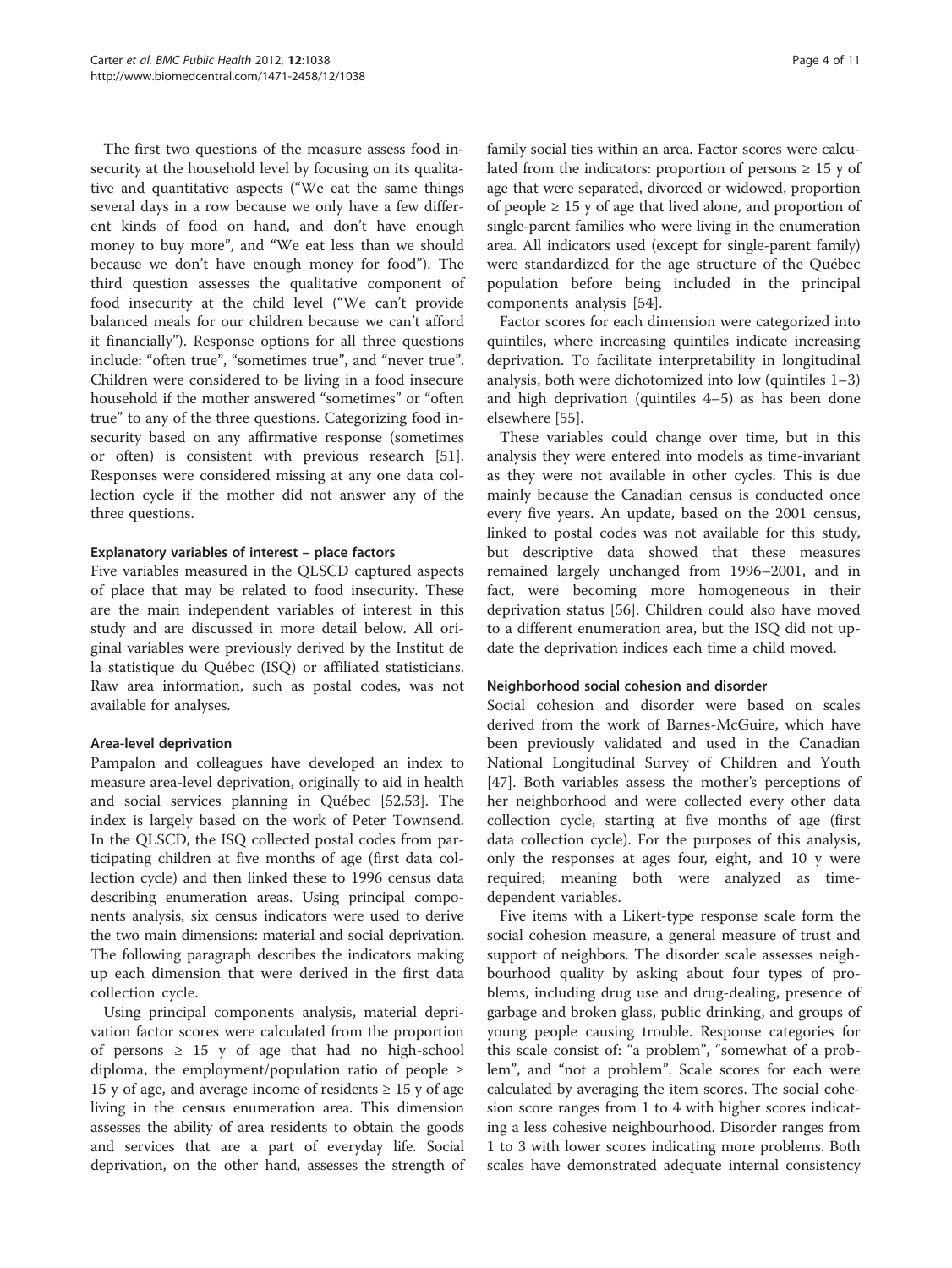with each originally calculated to have a Cronbach's alpha of ≥ 0.75 [[57\]](#page-9-0).

In order to increase interpretability, both scales were dichotomized. For social cohesion, this was based on the 50<sup>th</sup> percentile, as has been done by other studies using similar scales [[34\]](#page-9-0). Following the methods of Curtis et al. (2004), disorder was dichotomized into: "any problems present" versus "no problems present" [\[58](#page-9-0)], as its distribution was highly skewed.

#### Living location

Postal codes were recorded in all data collection cycles and linked to Statistics Canada's census geographical areas by the ISQ. In this study, household locations were classified into one of three different types of areas: 1) Census Metropolitan Area (CMA) with  $\geq$  100,000 inhabitants; 2) Census Agglomeration (CA) with 10,000 to < 100,000 inhabitants; or 3) rural/small town with < 10,000 inhabitants [[59\]](#page-9-0). For methodological reasons, a living location variable was not derived when children were four y of age. In order to use this measure as a time-dependent variable, the value in the previous data collection cycle (at 3.5 y) was carried forward to four y, and the values at eight and 10 y were used in the analysis.

#### Other explanatory variables

In order to more clearly understand the relationship between place factors and food insecurity, a number of potential confounders and other pertinent explanatory variables were identified from the literature [[16](#page-9-0),[60](#page-10-0)] and were included in the multivariable model. Timedependent variables measured at age four, eight, and 10 y included: SES (a composite measure of income, job status, and education of both parents that was derived by the ISQ); number of people living in the household; and single-parent family status. The theory and method behind derivation of the SES composite is described elsewhere [[61\]](#page-10-0). Time-stable variables measured at baseline (four y) included: at least one person in the household smokes, self-reported immigrant status, and age of the mother. Sex of the respondent was not added as this was the mother in most cases (98%).

# Statistical analysis

SAS version 9.2 was used to conduct all analyses. Twotailed significance tests with an alpha of 0.05 were used throughout. Initial exploratory analyses were carried out by graphically displaying the distributions of all considered variables, computing measures of central tendency and dispersion, and checking for outliers. Crude tests of association (chi-squared, ANOVA) were conducted to examine unadjusted relationships between

food insecurity and the explanatory variables at baseline, when children were four y of age.

Of the original sample ( $n = 2120$ ), approximately 46% (n = 978) had all three food insecurity measures, almost 18% (n = 377) had two, and 27% (n =572) had one; 9%  $(n = 193)$  did not have any and therefore could not be included in the analysis. A further 181 were excluded due to the cumulative effect of missing explanatory variables. There was no association between food insecurity at four, eight, and 10 y and being excluded for having missing explanatory data ( $\chi^2$ , *P* > 0.05). Children with no food insecurity responses (n=193) were more likely to be disadvantaged (e.g. live in materially or socially deprived areas, have immigrant mothers, live in a household with a low SES, or a single parent) than those with at least one response ( $\chi^2$ , *P* ≤0.05).

To determine if changes in the place factors were associated with changes in food insecurity, a longitudinal logistic regression analysis was carried out using Generalized Estimating Equations (GEE), with robust standard errors calculated for the estimated regression coefficients. Time was modeled as a categorical predictor with age four y specified as the reference category. An unstructured working correlation matrix was initially specified to account for the correlations among repeated measures over time.

As a first step in model building, crude (unadjusted) associations between repeated measures of food insecurity and each considered explanatory variable were estimated using GEE models that included main effects for time, the explanatory variable (over time if timedependent), as well as an interaction term for the explanatory variable with time. This was done to determine the explanatory variables' unadjusted relationship with food insecurity over time.

A multivariable model was then estimated by including the main effects of time, and all considered explanatory variables together with their interactions with time. The model was reduced by removing non-significant time interaction terms via backwards elimination, with the level of significance set at 0.05. For this model, four different correlation structures were compared using the quasilikelihood (QIC) statistic [\[62](#page-10-0)] (unstructured, AR(1), toeplitz, and exchangeable). Given that respondents could be included even if they were missing some timedependent data, sample weights were not used.

# Results

A total of n=1746 children were included in the analysis (82% of the original sample). Of these children, the prevalence of food insecurity was 9.2% (n= 158/1726, 95%CI: 7.8 – 10.6%) at four y of age. This decreased to 7.6% (n = 89/1169, 95%CI: 6.2 – 9.3%) at age eight, and to 7.1% (n = 72/1018, 95%CI:  $5.6 - 8.8$ %) at age 10<sup>a</sup>. Of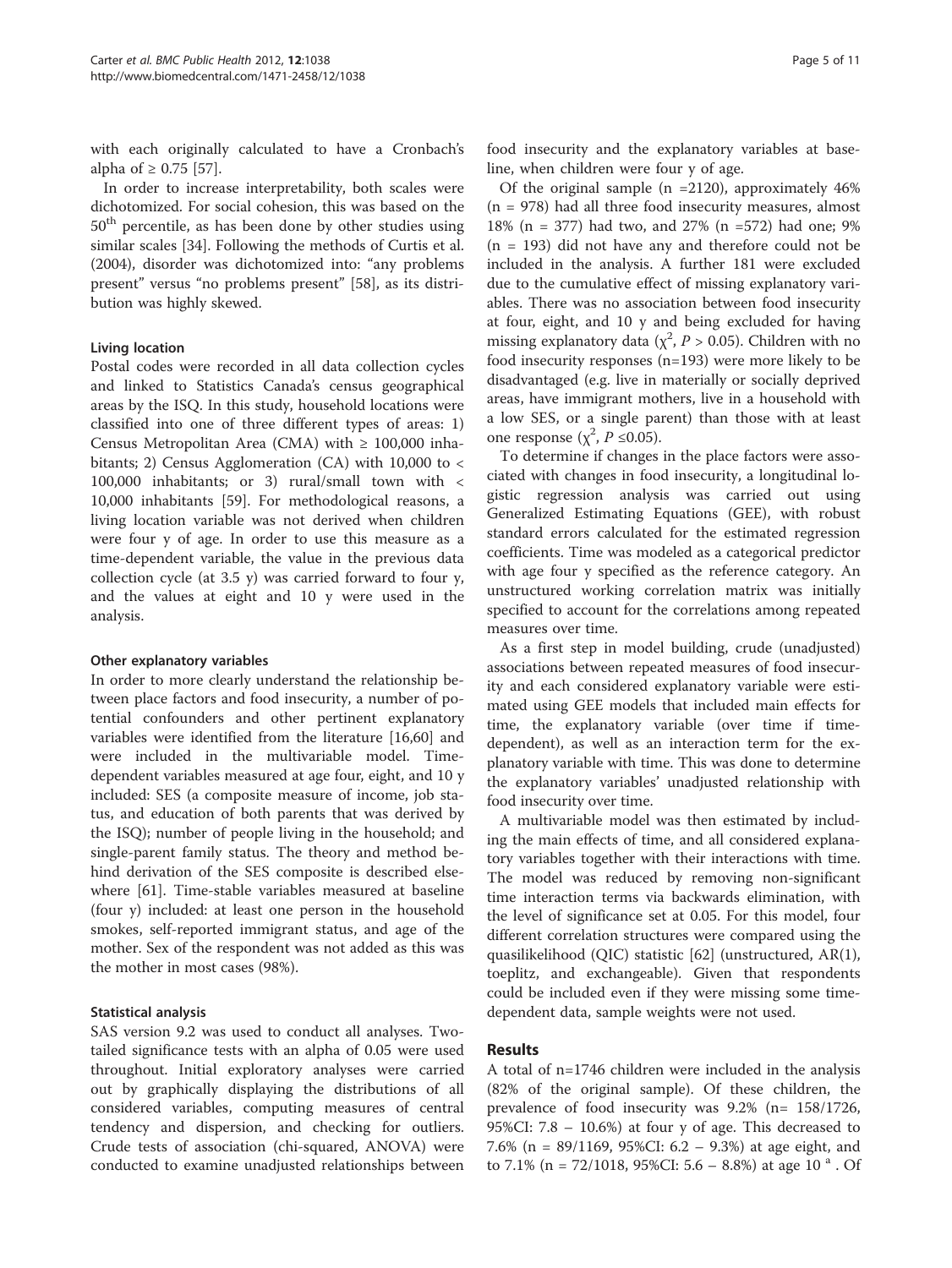food insecure families with at least two response points  $(n = 134)$ , 57% experienced food insecurity once, while 43% experienced food insecurity two or three times (from age four to 10 y). Table 1 details crude associations between food insecurity and the place factors, as well as with the other explanatory variables, when the child was four y of age. All variables except living location, number of people living in the household, and mother's age were significantly related to food insecurity at baseline. These were still included in the adjusted analysis as potential confounders.

In the multivariable model (Table [2\)](#page-6-0), comparison of different correlation structures did not show any differences in the QIC. Given the large sample size and small number of repeated measures, the unstructured correlation matrix was preferred and all estimates reported are based on this correlation structure. The odds ratios for time suggested that as children aged, food insecurity became less likely in the household; however these associations were not statistically significant. There were no significant interactions between the explanatory variables and time in the crude or multivariable models.

Therefore, odds ratios estimate the average association between the explanatory variable and food insecurity, while also controlling for time and correlations between the repeated measures of food insecurity. Among the place factors, social deprivation, low social cohesion, and high disorder significantly increased the odds of food insecurity, in the range of  $45 - 76\%$ , and this was independent of other explanatory factors. Material deprivation became non-significant when other explanatory variables were added to the model. There continued to be no significant association between living location and food insecurity in the multivariable model. Effect sizes for household-level factors such as SES and single-parent family status were much higher than the place factors. For instance, living in a low SES household was associated with an 8.5 fold increased odds of food insecurity (95% CI:  $5.05 - 14.1$ ) compared to living in a high SES household. One other explanatory variable was also significantly related to food insecurity: number of people in the household became significant in multivariable analysis, although with a relatively weak odds ratio (Table [2](#page-6-0)).

|                                                       | Food insecurity status at 4 y |                                 |             |                |
|-------------------------------------------------------|-------------------------------|---------------------------------|-------------|----------------|
| <b>Variables</b>                                      | Food secure 90.8% (n=1568)    | Food insecure $9.2\%$ (n = 158) | Total % (n) | <b>Total N</b> |
| <b>Place factors</b>                                  |                               |                                 |             |                |
| Materially deprived                                   | 36.3 (569)                    | 53.2 (84)                       | 37.8 (653)  | 1726           |
| Socially deprived                                     | 34.6 (542)                    | 52.5 (83)                       | 36.2 (625)  | 1726           |
| Low social cohesion c                                 | 50.5 (771)                    | 69.1 (105)                      | 52.2 (876)  | 1679           |
| High social disorder <sup>c</sup>                     | 23.9 (374)                    | 45.5 (71)                       | 25.9 (445)  | 1719           |
| Living location <sup>c</sup>                          |                               |                                 |             | 1710           |
| Rural/small town                                      | 22.1 (343)                    | 22.6(35)                        | 22.1 (378)  |                |
| CA (semi-urban)                                       | 11.3 (176)                    | 11.0(17)                        | 11.3 (193)  |                |
| CMA (urban)                                           | 66.6 (1036)                   | 66.5 (103)                      | 66.6 (1139) |                |
| Other explanatory variables                           |                               |                                 |             |                |
| Number of people in household (mean, SD) <sup>c</sup> | 4.1(0.96)                     | 4.3(1.2)                        | 4.1(1.0)    | 1726           |
| SES (tertiles) <sup>c</sup>                           |                               |                                 |             | 1715           |
| Low                                                   | 28.8 (449)                    | 62.8 (98)                       | 32.0 (547)  |                |
| Medium                                                | 34.3 (535)                    | 28.9 (45)                       | 33.8 (580)  |                |
| High                                                  | 36.9 (575)                    | 8.3(13)                         | 34.3 (588)  |                |
| Single parent family c                                | 11.0 (173)                    | 26.0(41)                        | 12.4 (214)  | 1726           |
| At least one person in household smokes               | 28.9 (453)                    | 42.4 (67)                       | 30.1 (520)  | 1726           |
| Mother is an immigrant                                | 8.1 (127)                     | 17.7(28)                        | 9.0(155)    | 1726           |
| Age of the mother (mean y, SD)                        | 33.3 (5.0)                    | 32.5(6.3)                       | 33.2 (5.2)  | 1726           |

Table 1 Characteristics of households with children participating in the QLSCD and included in the analysis at age 4 y (2002), by food insecurity status  $a<sup>a</sup> b$ 

<sup>a</sup> All variables except living location, number of people in the household, and age of the mother were significantly associated with food insecurity at the 5% level.<br><sup>b</sup> All variables (except where indicated in italics) a

 $\epsilon$  Measured at 4 y (2002) here but used as a time-dependent variable in multivariate analysis.

QLSCD – Québec Longitudinal Study of Child Development; CA – census agglomeration; CMA – census metropolitan area; SD – standard deviation; SES – socioeconomic status.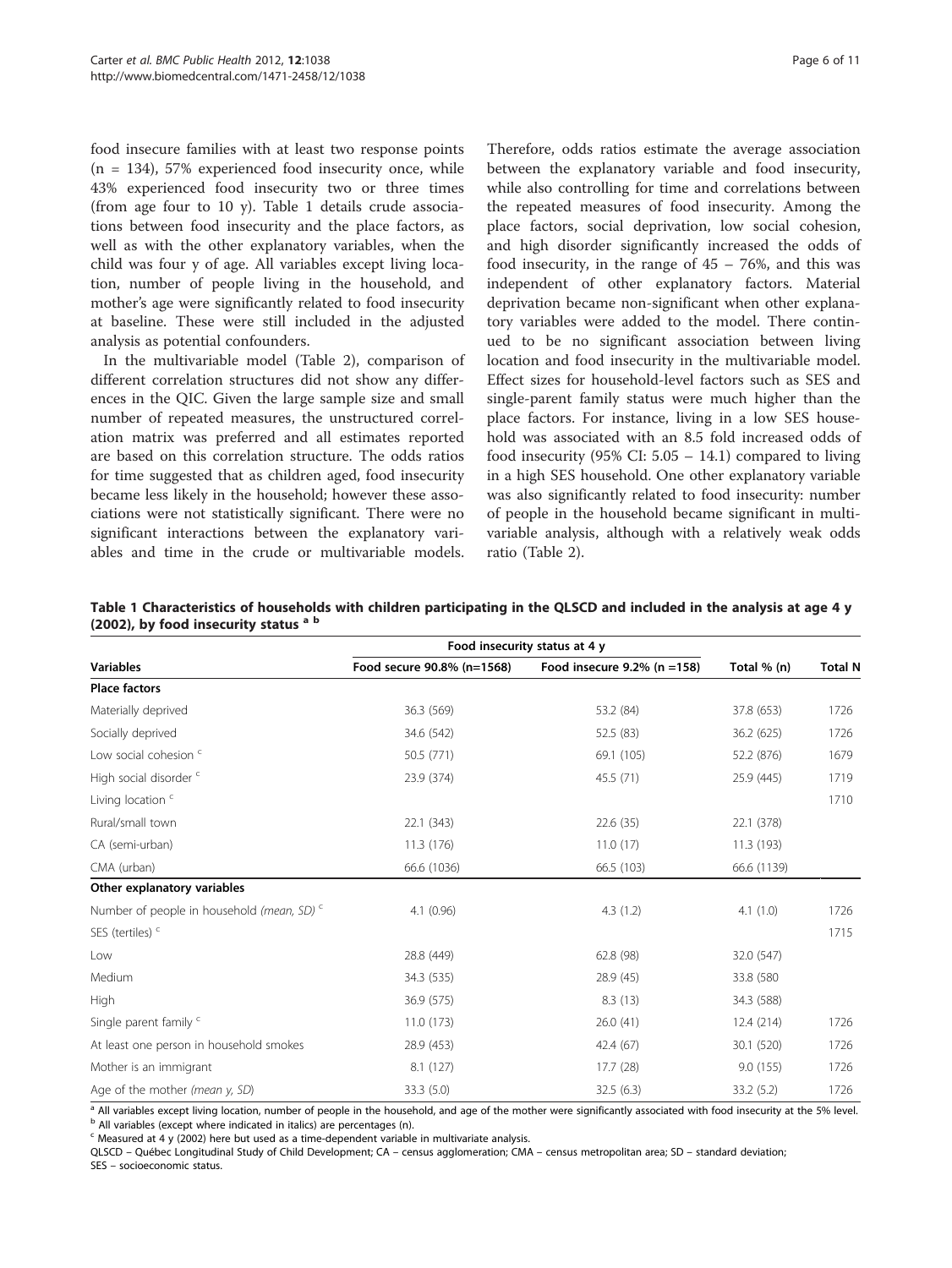| Variables included in the model             | Adjusted odds ratio | 95% Confidence limits |  |
|---------------------------------------------|---------------------|-----------------------|--|
| Time 1 (child 4 y, 2002)                    | Ref                 | Ref                   |  |
| Time 2 (child 8 y, 2006)                    | 0.83                | $0.64 - 1.08$         |  |
| Time 3 (child 10 y, 2008)                   | 0.77                | $0.58 - 1.02$         |  |
| <b>Place factors</b>                        |                     |                       |  |
| Materially deprived                         | 1.12                | $0.81 - 1.54$         |  |
| Socially deprived                           | 1.62                | $1.16 - 2.26$ **      |  |
| Low social cohesion                         | 1.45                | $1.10 - 1.92$ **      |  |
| High disorder                               | 1.76                | $1.37 - 2.27***$      |  |
| Living location                             |                     |                       |  |
| Rural/small town                            | 0.88                | $0.59 - 1.31$         |  |
| CA (semi-urban)                             | 0.93                | $0.59 - 1.46$         |  |
| CMA (urban)                                 | Ref                 | Ref                   |  |
| Other explanatory variables                 |                     |                       |  |
| Number of people in household               | 1.26                | $1.07 - 1.48**$       |  |
| SES (tertiles)                              |                     |                       |  |
| Low                                         | 8.45                | $5.05 - 14.12***$     |  |
| Medium                                      | 3.51                | $2.10 - 5.86***$      |  |
| High                                        | Ref                 | Ref                   |  |
| Single parent family                        | 2.49                | $1.69 - 3.67***$      |  |
| At least one person smokes in the household | 1.17                | $0.86 - 1.58$         |  |
| Mother is an immigrant                      | 1.37                | $0.82 - 2.29$         |  |
| Age of the mother                           | 1.00                | $0.97 - 1.03$         |  |

<span id="page-6-0"></span>Table 2 GEE multivariable logistic regression model to measure the adjusted association between place and food insecurity among households with children participating in the QLSCD, 2002 – 2008 (n = 1746)

\*  $P \le 0.05$ , \*\*  $P \le 0.01$ , \*\*\*  $P \le 0.0001$ .

GEE – generalized estimating equations; QLSCD – Québec Longitudinal Study of Child Development; Ref – reference group; CA – census agglomeration; CMA – census metropolitan area; SES – socioeconomic status.

# **Discussion**

The present study represents a step forward in this area of research in that it considers families with young children and was conducted using a more robust (longitudinal) design compared to previous studies. Household SES was by far the most important predictor of food insecurity in this sample of Québec families; however even after controlling for household SES and other important variables, social deprivation, low social cohesion, and high disorder were related to an increase in the odds of food insecurity.

In this study, living in socially deprived areas significantly increased the odds of being food insecure. This relationship has not been extensively studied in the literature, but past research in Québec has shown that the prevalence of food insecurity is higher when both forms of deprivation, material and social, are found together [[63\]](#page-10-0). Higher social deprivation may indicate less intrahousehold social interaction occurring in particular areas. Fewer immediate kinship ties may reduce the interconnectedness of informal and formal social networks that could provide material resources, such as food, and non-material supports such as information on local food programs.

Low neighborhood social cohesion was found to relate to increased odds of food insecurity. Low cohesion may indicate less trust and reciprocity among neighbours within the neighbourhood, less interaction and support from neighbours, and a reduced capacity to mobilize for collective action to address food security-related issues. Brisson & Altschul (2011) examined social cohesion in a low income population from 10 cities in the US, and found that it was inversely related to food insecurity, as measured by the question "In the last 12 months...was your family ever without enough money to buy food?"[[33](#page-9-0)]. This same association held when individual responses were aggregated by neighbourhood. In contrast to the findings here, a study of elderly people living in New York City, did not find that neighbourhood social cohesion was significantly related to food insecurity [[35\]](#page-9-0). This sample, however, was demographically much different from the one analyzed in this study.

Other studies have examined collective efficacy or neighbourhood social capital more generally; some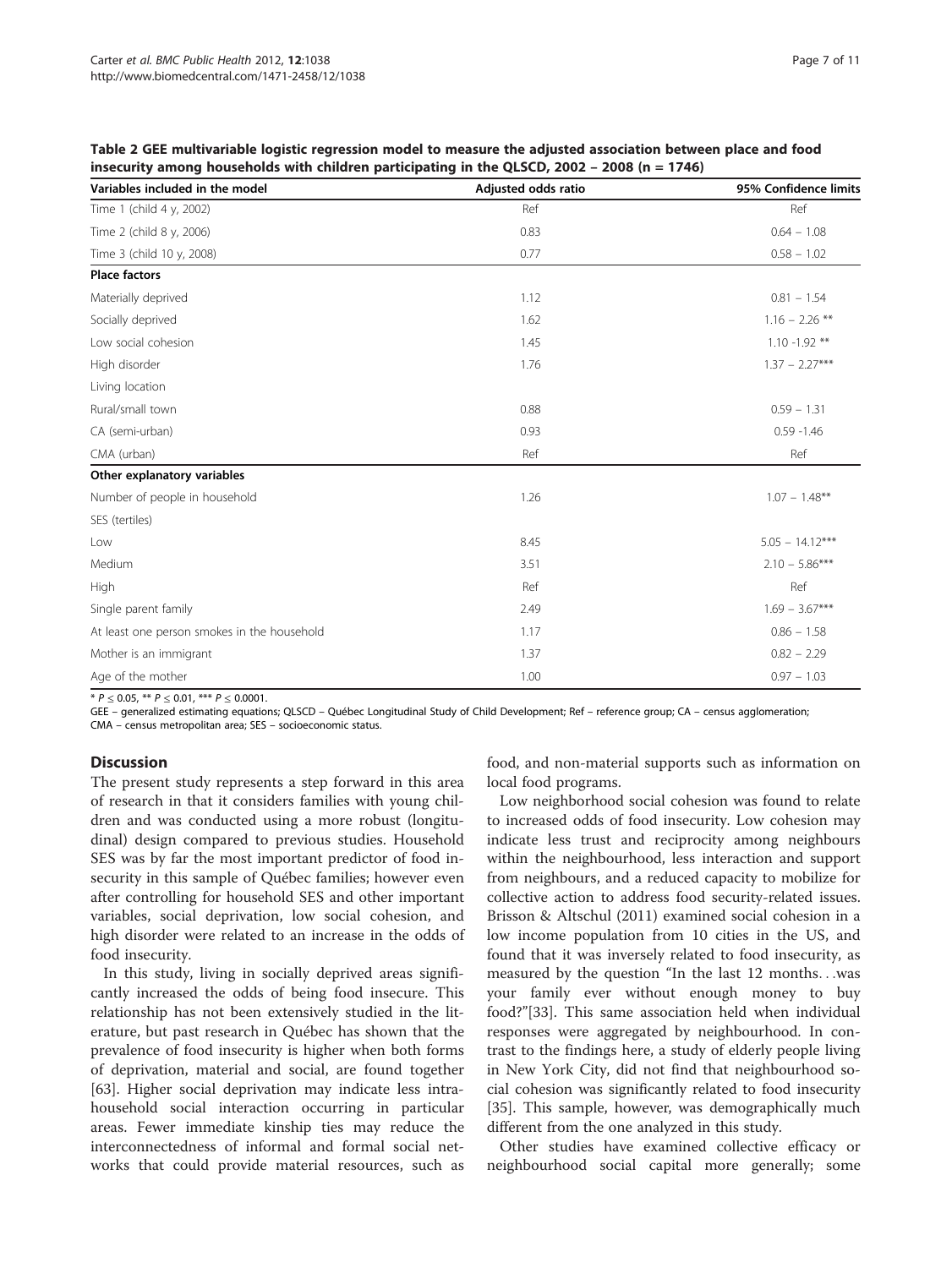with significant findings in the hypothesized direction [[30-32](#page-9-0)], while others have had null results [\[34,36,37](#page-9-0)]. Overall, mixed results may have to do with different population demographics, varying definitions for predictor and outcome, or reliance on the cross-sectional study design.

Neighbourhood aesthetics or quality, as measured by disorder in this study, could lead residents to perceive the area as unsafe, and therefore avoid accessing services outside of the household. Perceptions by businesses and institutions that have the ability to invest in the area with respect to services and infrastructure relevant to food security may lead to decreased investment [\[27](#page-9-0)]. Thus, high disorder may also be a proxy for fewer services and/or weakened linkages to these services. No studies to our knowledge have examined the relationship between this specific construct and food insecurity.

Material deprivation was not associated with food insecurity in the multivariable analysis. This may be because the other place factors mediated the association between material deprivation and food insecurity. Although they did not analyze food insecurity as an outcome, Sampson and Raudenbush (1997) determined that collective efficacy, comprised of social cohesion and informal social control, mediated the effect of neighbourhood disadvantage on violence in their study of 343 Chicago neighbourhoods [\[64](#page-10-0)]. One study that used an adapted version of the 6-item USDA FSSM, found that higher material deprivation was related to food insecurity in a clinic-based cohort of women with young children living in the UK [\[65](#page-10-0)]. Another study, conducted on a representative sample of Southern Australians, did not find that material deprivation was related to food insecurity as measured using the food depletion item of the Radimer/Cornell instrument [\[37](#page-9-0)]. Similar to our study, the Australian study included measures of neighbourhood social capital in the model, whereas, the UK study did not.

Living location was not found to be important in this study. This is in contrast to the literature, which has shown a fairly consistent association between rurality and decreased odds of food insecurity [\[19,36,38-42](#page-9-0)]. These studies were based for the most part on US samples and used the 18- or 6-item versions of the USDA FSSM. Differences with the present study may also reflect different contexts. Many health and social programs and services are provided free to residents of Québec, which may prevent food insecurity irrespective of broad geographical location. A network of local community service centers (CLSCs) covering the entire province provides many of these services [\[66\]](#page-10-0). Each one is mandated to respond to the needs of the local area, and targets all social classes [\[66](#page-10-0)]. This, therefore, may help to reduce geographical inequalities in access to food. These findings demonstrate the limitations of generalizing some place-related factors between culturally, politically, or geographically distinct jurisdictions.

The results of the present study should be interpreted in light of some important limitations. First, sample weights were not used in this analysis, so the proportion of families estimated to be food insecure is not necessarily generalizable to the entire population of children born in Québec in 1997–1998. The definition of food insecurity was not based on the full USDA FSSM [\[67](#page-10-0)] and now used by Health Canada [[68\]](#page-10-0). Therefore, it cannot estimate the prevalence of food insecurity comparable to the FSSM as it does not capture all dimensions, but it does provide an overview of important food insecurity components [\[50\]](#page-9-0). Additionally, the third question relating to providing balanced meals may be interpreted differently in non-English speaking populations [\[69](#page-10-0)]. However, this three question measure has been developed from a study of a Québec, French-speaking population using the entire 13-item measure, and is used in other large government surveys in Québec [[50](#page-9-0)]. Additionally, a proportion of households in the QLSCD were native English speakers, and received their questionnaires in English.

Another limitation of this study is that the analysis did not control for car ownership or investigate effect modification of car ownership with the place factors considered. The significant relationships seen in the present study may exist only for those households that do not have a car; they may be less strong or non-existent for those that do have a car [\[70\]](#page-10-0). Car ownership, on the other hand, is related to income level, where lower income households would be less likely to own a car. Overall SES was controlled for in the present analysis.

Although the longitudinal study design is methodologically more robust than cross-sectional studies reported in the literature, the present study is limited by problems of attrition and non-response. Nonetheless, households excluded because they had no food insecurity responses were more likely to be disadvantaged, as measured by many different variables including SES, single-parent status, immigrant status, and area material and social deprivation. Because food insecurity is so tightly linked to disadvantage, one would expect that these non-responders would be more likely to be food insecure at some point than the average participating household in the cohort, which should then lead to similar or stronger relationships as those uncovered among included households.

Finally, data on neighborhood material and social deprivation were only available when children were five months of age. It is unknown if families moved to areas higher or lower in either of the two forms of deprivation. However, in general, families living in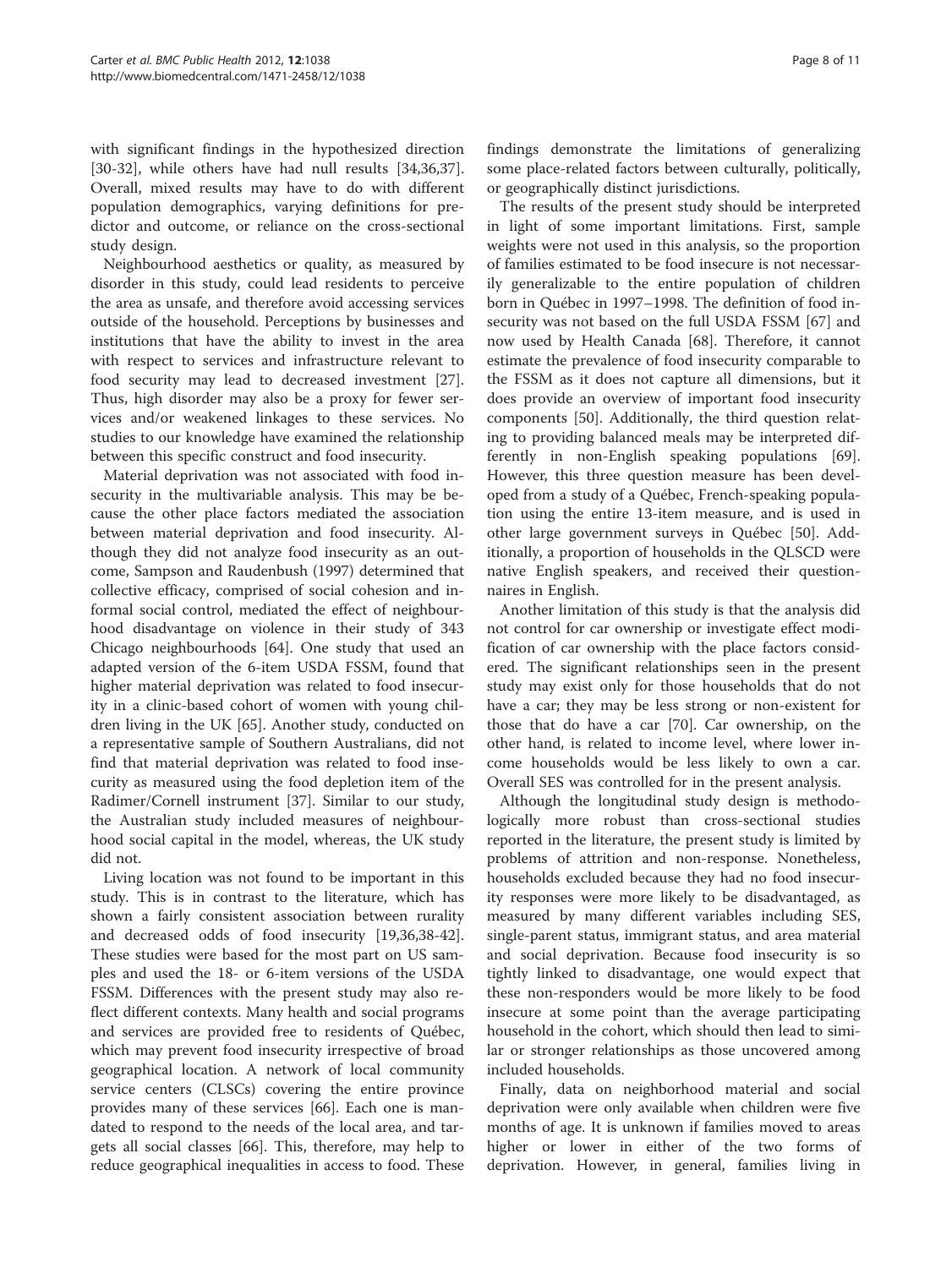<span id="page-8-0"></span>highly deprived areas tend to move laterally, to other deprived areas, rather than move to more affluent areas [[71\]](#page-10-0). Canadian data indicate that new movers to deprived areas tend to stay on average for four years before moving out, and that the longer one stays in a deprived neighbourhood, the less likely they are to leave [[72\]](#page-10-0). Additionally, American data show that it is common for families to return to high poverty areas after leaving for a period of time [\[73](#page-10-0)].

#### Conclusion

From this study it is likely that improving the household SES situation (e.g. increase household income), would lead to decreased food insecurity. But our results suggest that addressing the immediate social environment in which people live may also be of benefit. More studies are needed to verify these results, and to delve more deeply into specific features of the physical and social characteristics of local environments. It is also pertinent to understand how these environmental factors might interact with household SES and other household factors that affect food utilization. These social environmental factors may also explain why communities may be food secure but not the individuals residing within them. Thus, various stakeholders (e.g. urban planners, politicians, dietitians, social workers, health promoters) may want to consider local social environments when implementing any type of food security intervention in the community. Future research may show that the environment itself may be amenable to change by certain interventions, which could lead to improved food security and health-related outcomes. Consideration for interactions with the environment and changes to the environment itself may lead to sustainable food system reforms and thus improve both individual/household and community food security. Some examples include community capacity building and empowerment initiatives to build social capital, designing the built environment to encourage social interaction and prevent anti-social behaviour, and providing more targeted social support to isolated households. Planning and evaluating these interventions with individual and community food insecurity as outcomes should become a priority.

#### **Endnote**

Denominators differ as not all children responded in each data collection cycle, but because of the longitudinal regression method used, these children are still included in the analysis.

#### Abbreviations

CA: Census agglomeration; CMA: Census metropolitan area; FSSM: Food Security Survey Module; GEE: Generalized estimating equations; ISQ: Institut de la statistique du Québec; QLSCD: Québec Longitudinal Study of Child

Development; Ref: Reference group; SD: Standard deviation; SES: Socioeconomic status; USDA: United States Department of Agriculture.

#### Competing interests

The authors declare that they have no competing interests.

#### Authors' contributions

MAC conceived of the study, conducted the analysis, and drafted and edited the manuscript; LD helped to conceive the study, provided content expertise, and critically edited all versions of the manuscript; MST provided content expertise and critically edited all versions of the manuscript; MT provided statistical expertise and critically edited all versions of the manuscript. All authors have given approval for the final version of this manuscript to be published.

#### Disclaimer

This analysis was based on the ISQ QLSCD master files. All computations were prepared by MAC. The responsibility for the use and interpretation of these data is solely that of the authors. The opinions expressed in this paper are those of the authors and do not represent the views of the ISQ.

#### Acknowledgements

The lead author was supported by the Banting & Best Canada Graduate Scholarship from the Canadian Institutes for Health Research. The QLSCD is funded by the ministère de la Santé et des Services sociaux du Québec, ministère de la Famille et des Aînés, Lucie and André Chagnon Foundation, and the ISQ.

#### Author details

<sup>1</sup>Institute of Population Health, University of Ottawa, 1 Stewart St, Ottawa (ON), CanadaK1N 6N5. <sup>2</sup>Department of Epidemiology and Community Medicine, University of Ottawa, 451 Smyth Road, Ottawa (ON), CanadaK1H 8M5. <sup>3</sup> Healthy Active Living and Obesity Research, Children's Hospital of Eastern Ontario Research Institute, 401 Smyth RoadOttawa (ON), CanadaK1H 8L1. <sup>4</sup>Ottawa Hospital Research Institute, Clinical Epidemiology Program, 725 Parkdale Avenue, Ottawa (ON), CanadaK1Y 4E9.

#### Received: 19 April 2012 Accepted: 22 November 2012 Published: 28 November 2012

#### Reference

- 1. Andersen SA: Life Sciences Research Office Report: Core Indicators of Nutritional State for Difficult-to-Sample Populations. J Nutr 1990, 120:1555–1600.
- 2. Radimer KL, Olson CM, Campbell CC: Development of indicators to assess hunger. J Nutr 1990, 120:1544–1548.
- 3. Health Canada: Household Food Insecurity In Canada in 2007–2008: Key Statistics and Graphics. 2011. [http://www.hc-sc.gc.ca/fn-an/surveill/nutrition/](http://www.hc-sc.gc.ca/fn-an/surveill/nutrition/commun/insecurit/key-stats-cles-2007-2008-eng.php) [commun/insecurit/key-stats-cles-2007-2008-eng.php.](http://www.hc-sc.gc.ca/fn-an/surveill/nutrition/commun/insecurit/key-stats-cles-2007-2008-eng.php)
- 4. Coleman-Jensen A, Nord M, Andrews M, Carlson S: Household Food Security in the United States in 2010.; 2011. [http://www.ers.usda.gov/Publications/](http://www.ers.usda.gov/Publications/ERR125/ERR125.pdf) [ERR125/ERR125.pdf](http://www.ers.usda.gov/Publications/ERR125/ERR125.pdf).
- 5. Slopen N, Fitzmaurice G, Williams DR, Gilman SE: Poverty, food insecurity, and the behavior for childhood internalizing and externalizing disorders. J Am Acad Child Adolesc Psychiatry 2010, 49:444–452.
- 6. Alaimo K, Olson CM, Frongillo EA Jr: Food insufficiency and American school-aged children's cognitive, academic, and psychosocial development. Pediatrics 2001, 108:44–53.
- 7. Heflin CM, Siefert K, Williams DR: Food insufficiency and women's mental health: findings from a 3-year panel of welfare recipients. Soc Sci Med 2005, 61:1971–1982.
- 8. Zaslow M, Bronte-Tinkew J, Capps R, Horowitz A, Moore KA, Weinstein D: Food security during infancy: implications for attachment and mental proficiency in toddlerhood. Matern Child Health J 2009, 13:66–80.
- 9. Larson NI, Story MT: Food insecurity and weight status among U.S. children and families: a review of the literature. Am J Prev Med 2011, 40:166–173.
- 10. Parker ED, Widome R, Nettleton JA, Pereira MA: Food security and metabolic syndrome in U.S. adults and adolescents: findings from the National Health and Nutrition Examination Survey, 1999–2006. Ann Epidemiol 2010, 20:364–370.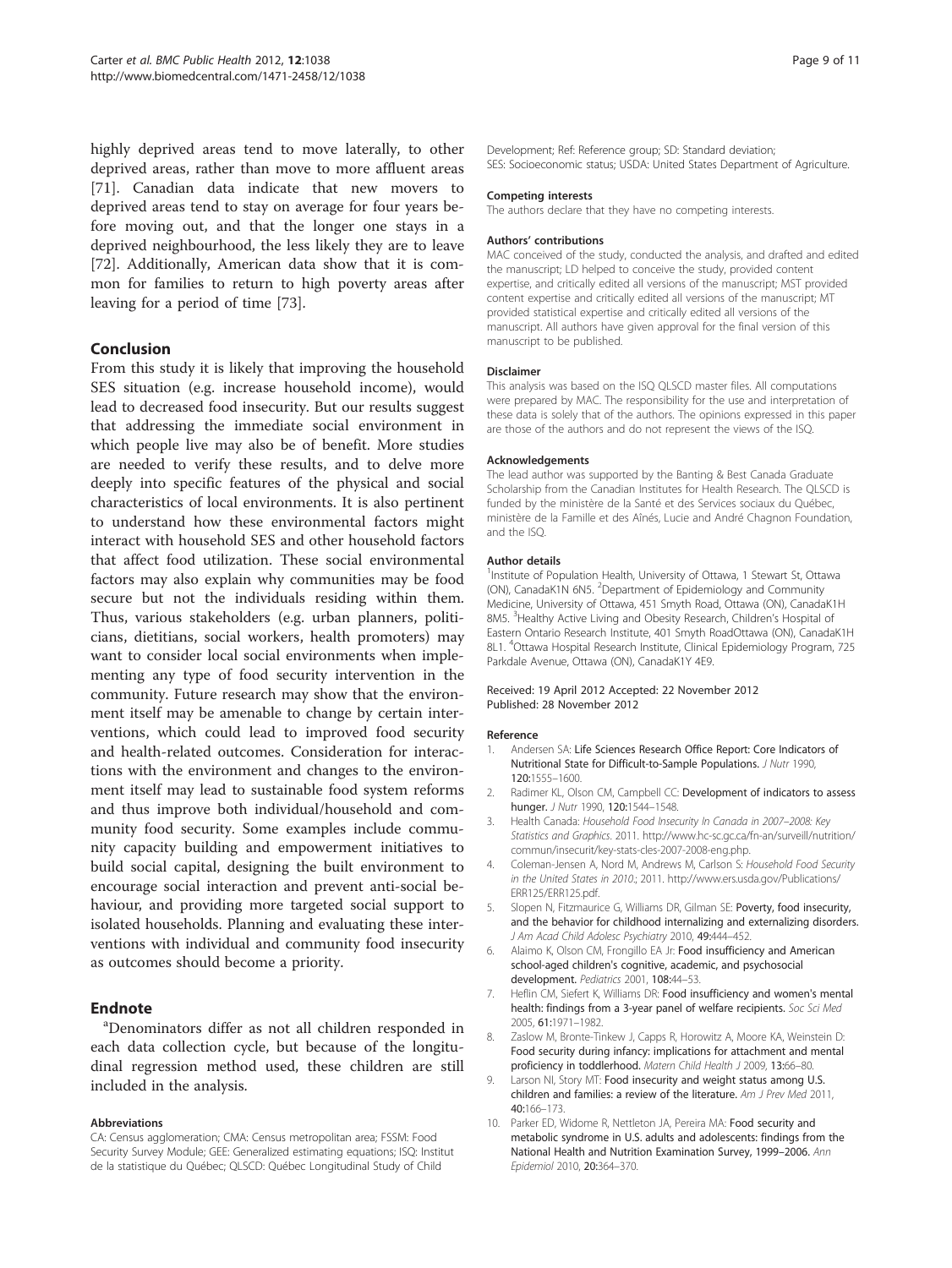- <span id="page-9-0"></span>11. Kushel MB, Gupta R, Gee L, Haas JS: Housing instability and food insecurity as barriers to health care among low-income Americans. J Gen Intern Med 2006, 21:71–77.
- 12. Nord M, Parker L: How adequately are food needs of children in lowincome households being met. Child Youth Serv Rev 2010, 32:1175–1185.
- 13. Barrett CB: Measuring food insecurity. Science 2010, 327:825-828.
- 14. Rose D: Economic determinants and dietary consequences of food insecurity in the United States. J Nutr 1999, 129:517S–520S.
- 15. Gundersen C, Kreider B, Pepper J: The Economics of Food Insecurity in the United States. Applied Economic Perspectives and Policy 2011, 33:281–303.
- 16. Cutler-Triggs C, Fryer GE, Miyoshi TJ, Weitzman M: Increased rates and severity of child and adult food insecurity in households with adult smokers. Arch Pediatr Adolesc Med 2008, 162:1056–1062.
- 17. FAO: The State of Food Insecurity in the World (2009): Economic crises impacts and lessons learned. 2009. [ftp://ftp.fao.org/docrep/fao/012/i0876e/](ftp://ftp.fao.org/docrep/fao/012/i0876e/i0876e02.pdf) [i0876e02.pdf.](ftp://ftp.fao.org/docrep/fao/012/i0876e/i0876e02.pdf)
- 18. Nord M, Hooper MD, Hopwood H: Household-level income-related food insecurity is less prevalent in Canada than in the United States. Journal of Hunger and Environmental Nutrition 2008, 3:17–35.
- 19. Bartfeld JS, Dunifon R: State-level predictors of food insecurity among households with children. J Policy Anal Manage 2006, 25:921–942.
- 20. Neff RA, Palmer AM, McKenzie SE, Lawrence RS: Food Systems and Public Health Disparities. Journal of Hunger and Environmental Nutrition 2009, 4:282–314.
- 21. Beaulac J, Kristiansson E, Cummins S: A systematic review of food deserts, 1966–2007. Prev Chronic Dis 2009, 6:A105.
- 22. Cummins S, Smith DM, Taylor M, Dawson J, Marshall D, Sparks L, et al: Variations in fresh fruit and vegetable quality by store type, urban–rural setting and neighbourhood deprivation in Scotland. Public Health Nutr 2009, 12:2044–2050.
- 23. Drouin S, Hamelin AM, Ouellet D: Economic access to fruits and vegetables in the greater Quebec City: do disparities exist? Can J Public Health 2009, 100:361–364.
- 24. Cummins S, Macintyre S: A Systematic Study of an Urban Foodscape: The Price and Availability of Food in Greater Glasgow. Urban Studies 2002, 39:2115–2130.
- 25. Kawachi I, Kim D, Coutts A, Subramanian SV: Commentary: Reconciling the three accounts of social capital. Int J Epidemiol 2004, 33:682-690.
- 26. Kawachi I, Subramanian SV, Kim D (Eds): Social Capital & Health. New York: Springer; 2008.
- 27. Macintyre S, Ellaway A, Cummins S: Place effects on health: How can we conceptualise, operationalise and measure them? Soc Sci Med 2002, 55:125–139.
- 28. Pearce J, Witten K, Hiscock R, Blakely T: Regional and urban-rural variations in the association of neighbourhood deprivation with community resource access: a national study. Environment and Planning A 2008, 40:2469–2489.
- 29. USDA: Access to Affordable and Nutritious Food: Measuring and Understanding Food Deserts and Their Consequences. 2009. [http://www.ers.](http://www.ers.usda.gov/publications/ap/ap036/ap036.pdf) [usda.gov/publications/ap/ap036/ap036.pdf.](http://www.ers.usda.gov/publications/ap/ap036/ap036.pdf)
- 30. Morton LW, Bitto EA, Oakland MJ, Sand M: Solving the problems of Iowa food deserts: Food insecurity and civic structure. Rural Sociol 2005, 70:94–112.
- 31. Dean WR, Sharkey JR: Food insecurity, social capital and perceived personal disparity in a predominantly rural region of Texas: an individual-level analysis. Soc Sci Med 2011, 72:1454–1462.
- 32. Martin KS, Rogers BL, Cook JT, Joseph HM: Social capital is associated with decreased risk of hunger. Soc Sci Med 2004, 58:2645–2654.
- 33. Brisson D, Altschul I: Collective Efficacy Predicting Experience of Material Hardship in Low-Income Neighborhoods. Urban Affairs Review 2011, 47:541–563.
- 34. Kirkpatrick SI, Tarasuk V: Assessing the relevance of neighbourhood characteristics to the household food security of low-income Toronto families. Public Health Nutr 2010, 13:1139–1148.
- 35. Chung WT, Gallo WT, Giunta N, Canavan ME, Parikh NS, Fahs MC: Linking neighborhood characteristics to food insecurity in older adults: The role of perceived safety, social cohesion, and walkability. J Urban Health 2011, 89:407–418.
- 36. Bernell SL, Weber BA, Edwards ME: Restricted opportunities, personal choices, ineffective policies: What explains food insecurity in Oregon? J Agric Resour Econ 2006, 31:193–211.
- 37. Foley W, Ward P, Carter P, Coveney J, Tsourtos G, Taylor A: An ecological analysis of factors associated with food insecurity in South Australia, 2002–7. Public Health Nutr 2010, 13:215–221.
- 38. Radimer KL, Allsopp R, Harvey PW, Firman DW, Watson EK: Food insufficiency in Queensland. Aust N Z J Public Health 1997, 21:303–310.
- 39. Garasky S, Morton LW, Greder KA: The effects of the local food environment and social support on rural food insecurity. Journal of Hunger & Environmental Nutrition 2006, 1:83–103.
- 40. Bartfeld JS, Ryu JH, Wang L: Local Characteristics Are Linked to Food Insecurity Among Households With Elementary School Children. Journal of Hunger & Environmental Nutrition 2010, 5:471–483.
- 41. Mazur RE, Marquis GS, Jensen HH: Diet and food insufficiency among Hispanic youths: acculturation and socioeconomic factors in the third National Health and Nutrition Examination Survey. Am J Clin Nutr 2003, 78:1120–1127.
- 42. Bartfeld JS, Ahn HM: The School Breakfast Program strengthens household food security among low-income households with elementary school children. J Nutr 2011, 141:470–475.
- 43. Quine S, Morrell S: Food insecurity in community-dwelling older Australians. Public Health Nutr 2006, 9:219–224.
- 44. Lee JS, Frongillo EA Jr: Factors associated with food insecurity among U.S. elderly persons: importance of functional impairments. Journals of Gerontology Series B-Psychological Sciences & Social Sciences 2001, 56:S94–S99.
- 45. Jetté M, Des Groseilliers L: Longitudinal Study of Child Development in Québec (ELDEQ 1998–2002) 5 month old infants: Survey Description and Methodology. 1[1]. Montreal: Institut de la statistique du Québec, Government du Québec; 2000.
- 46. Institut de la statistique du Québec: ÉLDEQ 1998–2002: retour sur l'étude Description et méthodologie de la phase I de l'ÉLDEQ.; 2004. [http://www.](http://www.iamillbe.stat.gouv.qc.ca/pdf/doc_tech/E4-E5Retour_sur_ELDEQ.pdf) [iamillbe.stat.gouv.qc.ca/pdf/doc\\_tech/E4-E5Retour\\_sur\\_ELDEQ.pdf.](http://www.iamillbe.stat.gouv.qc.ca/pdf/doc_tech/E4-E5Retour_sur_ELDEQ.pdf)
- 47. Institut de la statistique du Québec: Concepts, Definitions and Operational Aspects: 5 month old enfants. Québec Longitudinal Study of Child Development (QLSCD 1998–2002). 2001. [http://www.iamillbe.stat.gouv.qc.ca/](http://www.iamillbe.stat.gouv.qc.ca/bebe/bebe_n12_pdf_an.htm) [bebe/bebe\\_n12\\_pdf\\_an.htm.](http://www.iamillbe.stat.gouv.qc.ca/bebe/bebe_n12_pdf_an.htm)
- 48. Institut de la statistique du Québec: Étude longitudinale du développement des enfants du Québec (ÉLDEQ 1998–2002): Sources, justifications et modifications entre les volets 2001 (E4) et 2002 (E5). 2004. [http://www.](http://www.iamillbe.stat.gouv.qc.ca/pdf/doc_tech/SourcesE4_E5_11mai2005.pdf) [iamillbe.stat.gouv.qc.ca/pdf/doc\\_tech/SourcesE4\\_E5\\_11mai2005.pdf](http://www.iamillbe.stat.gouv.qc.ca/pdf/doc_tech/SourcesE4_E5_11mai2005.pdf).
- 49. Lavallée C, Aubin J, Audet N, Berthiaume P: Enquête sociale et de santé auprès des enfants et des adolescents québécois: Cahier technique et méthodologique. 2003. [http://www.stat.gouv.qc.ca/publications/sante/](http://www.stat.gouv.qc.ca/publications/sante/doc_technique/enf_ados_cahier_technVol1.pdf) [doc\\_technique/enf\\_ados\\_cahier\\_technVol1.pdf.](http://www.stat.gouv.qc.ca/publications/sante/doc_technique/enf_ados_cahier_technVol1.pdf)
- 50. Daveluy C, Pica L, Audet N, Courtmanche R, Lapointe R, et al: Enquête sociale et de santé 1998, 2e édition. 2000. [http://www.stat.gouv.qc.ca/](http://www.stat.gouv.qc.ca/publications/sante/pdf/e_soc98v2.pdf) [publications/sante/pdf/e\\_soc98v2.pdf.](http://www.stat.gouv.qc.ca/publications/sante/pdf/e_soc98v2.pdf)
- 51. Kendall A, Olson CM, Frongillo EA Jr: Validation of the Radimer/Cornell measures of hunger and food insecurity. J Nutr 1995, 125:2793–2801.
- 52. Pampalon R, Philibert M, Hamel D: Développement d'un système d'évaluation de la défavorisation des communautés locales et des clientèles de CLSC. 2004. [http://www.inspq.qc.ca/pdf/publications/](http://www.inspq.qc.ca/pdf/publications/279_DefavorisationClientelesCLSC.pdf) [279\\_DefavorisationClientelesCLSC.pdf.](http://www.inspq.qc.ca/pdf/publications/279_DefavorisationClientelesCLSC.pdf)
- 53. Pampalon R, Raymond G: A deprivation index for health and welfare planning in Quebec. Chronic Dis Can 2000, 21:104–113.
- 54. Gamache P, Pampalon R, Hamel D: Methodological guide-The material and social deprivation index: a summary. Institut national de santé publique Québec; 2010.
- 55. Lebel A, Pampalon R, Hamel D, Theriault M: The geography of overweight in Quebec: a multilevel perspective. Can J Public Health 2009, 100:18–23.
- 56. Pampalon R, Hamel D, Raymond G: Indice de défavorisation pour l'étude de la santé et du bien-être au Québec - Mise à jour 2001. 2004. [http://www.inspq.](http://www.inspq.qc.ca/pdf/publications/295-IndiceDefavorisation_2001.pdf) [qc.ca/pdf/publications/295-IndiceDefavorisation\\_2001.pdf.](http://www.inspq.qc.ca/pdf/publications/295-IndiceDefavorisation_2001.pdf)
- 57. Desrosiers H: Family, Child Care and Neighbourhood Characteristics: Québec Longitudinal Study of Child Development (ÉLDEQ 1998–2002). 2000. [http://](http://www.iamillbe.stat.gouv.qc.ca/bebe/pdf/baby_no2-1.pdf) [www.iamillbe.stat.gouv.qc.ca/bebe/pdf/baby\\_no2-1.pdf](http://www.iamillbe.stat.gouv.qc.ca/bebe/pdf/baby_no2-1.pdf).
- 58. Curtis LJ, Dooley MD, Phipps SA: Child well-being and neighbourhood quality: evidence from the Canadian National Longitudinal Survey of Children and Youth. Soc Sci Med 2004, 58:1917–1927.
- 59. Martinez J, Pampalon R, Hamel D, Raymond G: Does living in rural communities rather than cities really make a difference in people's health and